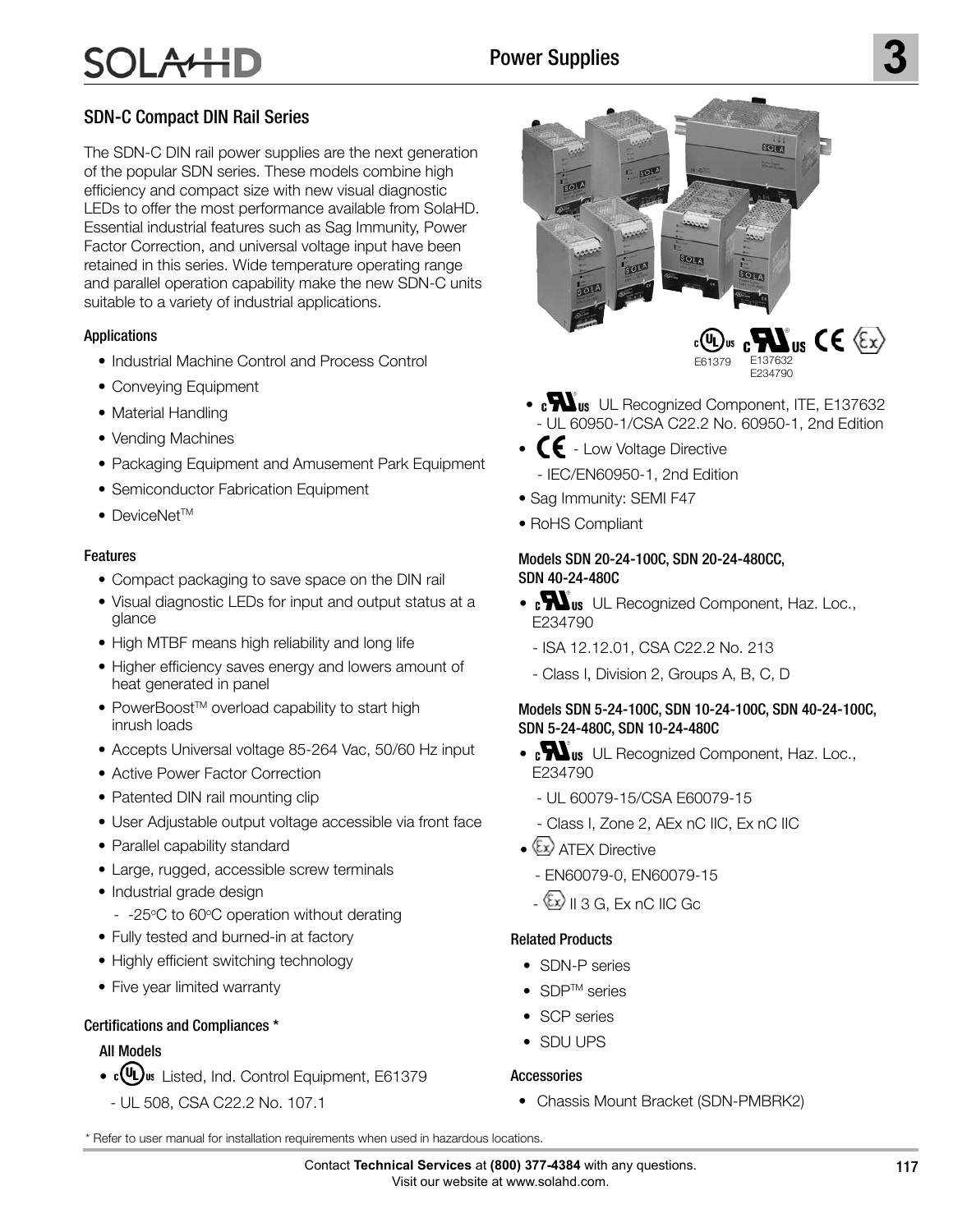**3** Power Supplies

The SolaHD Difference



Narrow width saves panel space

#### LED Light Status Conditions

|               | <b>Normal</b> | <b>AC Power Loss</b>     | <b>AC Input Low</b> | No DC                    | <b>High Load</b> | <b>Overload</b> | Hot    | <b>Too Hot</b>           |
|---------------|---------------|--------------------------|---------------------|--------------------------|------------------|-----------------|--------|--------------------------|
| <b>Input</b>  | Green         |                          | Yellow              | Green                    | Green            | Green           | Green  | Green                    |
| <b>Output</b> | Green         |                          | Green               | $\overline{\phantom{a}}$ | Yellow           | Yellow          | Green  | $\overline{\phantom{a}}$ |
| <b>Alarm</b>  |               | $\overline{\phantom{a}}$ |                     | Red                      | Yellow           | Red             | Yellow | Yellow                   |

Contact **Technical Services** at **(800) 377-4384** with any questions. Visit our website at www.solahd.com.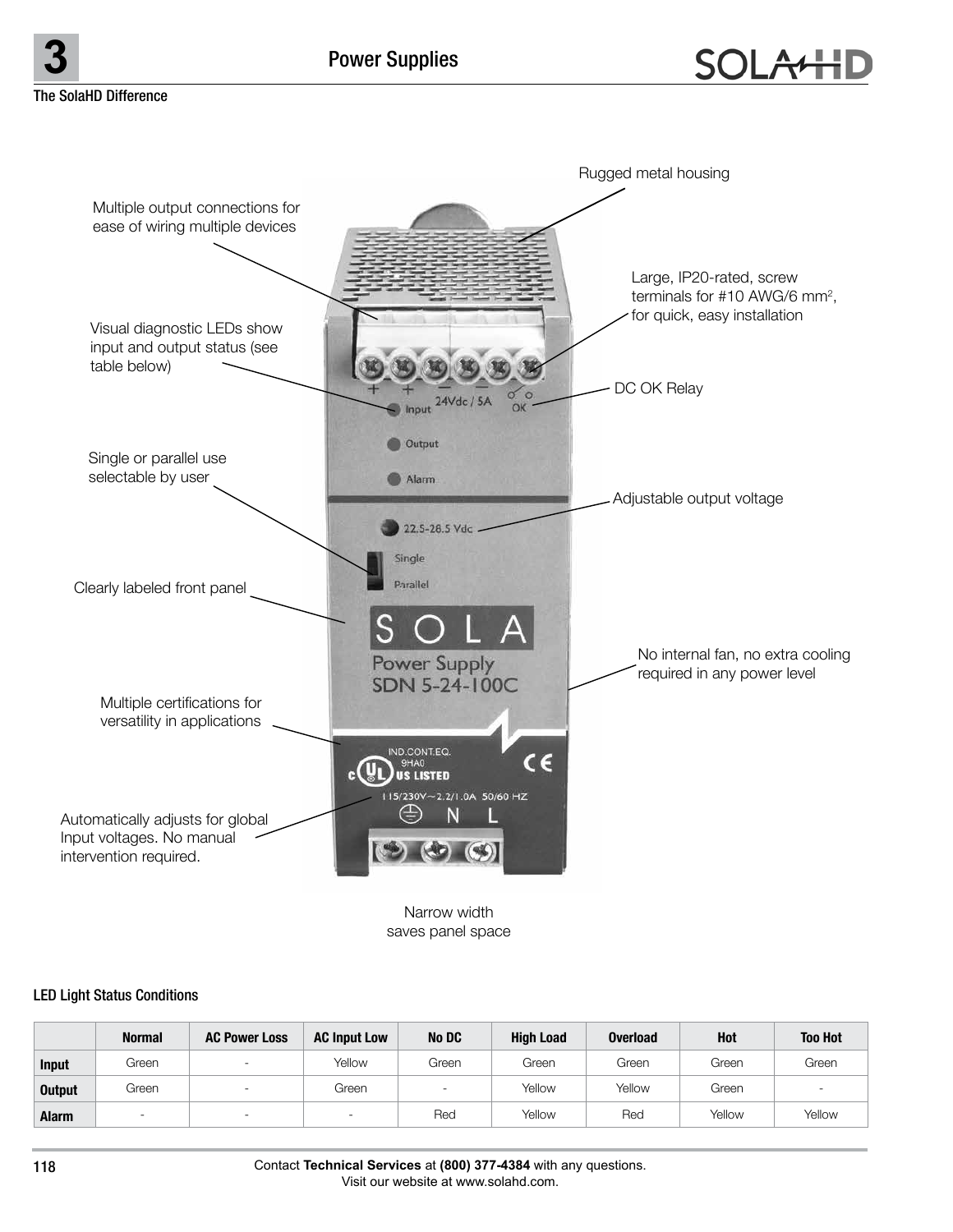# $\mathsf{H}$

#### SDN-C Specifications (Single Phase)

|                                                | <b>Catalog Number</b>                                                                                                                                                                                                                                                                                  |                                                                                                                     |  |  |  |  |
|------------------------------------------------|--------------------------------------------------------------------------------------------------------------------------------------------------------------------------------------------------------------------------------------------------------------------------------------------------------|---------------------------------------------------------------------------------------------------------------------|--|--|--|--|
| <b>Description</b>                             | SDN 5-24-100C                                                                                                                                                                                                                                                                                          | SDN 10-24-100C                                                                                                      |  |  |  |  |
| Input                                          |                                                                                                                                                                                                                                                                                                        |                                                                                                                     |  |  |  |  |
| <b>Nominal Voltage</b>                         | 115 - 230 Vac                                                                                                                                                                                                                                                                                          |                                                                                                                     |  |  |  |  |
| -AC Range                                      |                                                                                                                                                                                                                                                                                                        | 85 - 264 Vac                                                                                                        |  |  |  |  |
| $-DC$ Range $1$                                | 90 - 375 Vdc                                                                                                                                                                                                                                                                                           |                                                                                                                     |  |  |  |  |
| -Frequency                                     | 43 - 67 Hz                                                                                                                                                                                                                                                                                             |                                                                                                                     |  |  |  |  |
| Nominal Current <sup>2</sup>                   | $1.65 - 0.55 A$                                                                                                                                                                                                                                                                                        | $3.2 - 1.0 A$                                                                                                       |  |  |  |  |
| -Inrush current max.                           | Typ. $<$ 15 A                                                                                                                                                                                                                                                                                          | Type < 30 A                                                                                                         |  |  |  |  |
| <b>Efficiency (Losses 3)</b>                   | > 88% typ. (14 W)                                                                                                                                                                                                                                                                                      | > 90% typ. (24 W)                                                                                                   |  |  |  |  |
| <b>Power Factor Correction</b>                 |                                                                                                                                                                                                                                                                                                        | Active power factor correction to better than 0.92                                                                  |  |  |  |  |
|                                                | Output                                                                                                                                                                                                                                                                                                 |                                                                                                                     |  |  |  |  |
| Nominal Voltage <sup>4</sup>                   |                                                                                                                                                                                                                                                                                                        | 24 V (23.5~28.5 Vdc Adj.)                                                                                           |  |  |  |  |
| -Tolerance                                     |                                                                                                                                                                                                                                                                                                        | $\leq$ $\pm$ 2 % overall (combination Line, load, time and temperature related changes)                             |  |  |  |  |
| <b>Initial Voltage Setting</b>                 |                                                                                                                                                                                                                                                                                                        | $24.5 V \pm 1\%$                                                                                                    |  |  |  |  |
| -Ripple <sup>5</sup>                           |                                                                                                                                                                                                                                                                                                        | $< 50$ mVpp                                                                                                         |  |  |  |  |
| <b>PARD</b>                                    |                                                                                                                                                                                                                                                                                                        | PARD (Periodic and Random Deviation) = $100 \text{ mV}$ peak-peak max                                               |  |  |  |  |
| <b>Overvoltage Protection</b>                  |                                                                                                                                                                                                                                                                                                        | > 30.5 but < 33 Vdc, auto recovery                                                                                  |  |  |  |  |
| <b>Power Back Immunity</b>                     |                                                                                                                                                                                                                                                                                                        | $<$ 35 V                                                                                                            |  |  |  |  |
| <b>Nominal Current</b>                         | 5 A (120 W)                                                                                                                                                                                                                                                                                            | 10 A (240 W)                                                                                                        |  |  |  |  |
| -Peak Current <sup>6</sup>                     | $1.5 \times$ Nominal Current for 4 seconds minimum while holding voltage $>$ 20 Vdc                                                                                                                                                                                                                    |                                                                                                                     |  |  |  |  |
| –Short Circuit Current                         | 1.5 x Nominal Current at near zero volts at short circuit condition                                                                                                                                                                                                                                    |                                                                                                                     |  |  |  |  |
| -Current Limit                                 | PowerBoost™                                                                                                                                                                                                                                                                                            |                                                                                                                     |  |  |  |  |
| <b>Parallel Operation</b>                      | Switch selectable single unit or parallel unit operation. Units will not be damaged by parallel operation (regardless of switch position setting).                                                                                                                                                     |                                                                                                                     |  |  |  |  |
| <b>Holdup Time</b><br><b>Voltage Fall Time</b> | >20 ms (Full load, 100 Vac Input @ T <sub>amb</sub> =+25°C) to 95% output voltage<br><150 mS from 95% to 10% rated voltage @ full load ( $T_{amb}$ =+25°C)                                                                                                                                             |                                                                                                                     |  |  |  |  |
| <b>Line and Load Regulation</b>                |                                                                                                                                                                                                                                                                                                        | $< 0.5\%$                                                                                                           |  |  |  |  |
|                                                | General                                                                                                                                                                                                                                                                                                |                                                                                                                     |  |  |  |  |
| EMC:                                           |                                                                                                                                                                                                                                                                                                        |                                                                                                                     |  |  |  |  |
| -Emissions                                     |                                                                                                                                                                                                                                                                                                        | EN61000-6-2:2001, EN61000-6-3:2001, Class B EN55011, EN55022 Radiated and Conducted including Annex. A, EN61000-3-2 |  |  |  |  |
| –Immunity                                      | EN61000-6-1:2001, EN61000-6-2:2001, EN61000-4-2 Level 4, EN61000-4-3 Level 3, EN61000-4-6 Level 3, EN61000-4-4 Level 4 input and<br>level 3 output. EN61000-4-5 Isolation class 4, EN61000-4-11, IEC 61000-4-34 voltage dip immunity standard                                                          |                                                                                                                     |  |  |  |  |
| Temperature <sup>7</sup>                       | Storage: -40°C to + 85°C, Operation -25°C to +60°C full power, with linear derating to half power from 60 to 70°C (Convection cooling, no<br>forced air required).<br>Operation up to 50% load permissible with sideways or front side up mounting orientation.                                        |                                                                                                                     |  |  |  |  |
| MTBF <sup>8</sup>                              | > 550,000 hrs                                                                                                                                                                                                                                                                                          |                                                                                                                     |  |  |  |  |
| Warranty                                       | 5 Year Limited Warranty                                                                                                                                                                                                                                                                                |                                                                                                                     |  |  |  |  |
| <b>General Protection/</b><br>Safety           | Protected against continuous short -circuit, continuous overload, continuous open circuit.<br>Protection Class 1 (IEC536), degree of protection IP20 (IEC60529) Safe low voltage: SELV (acc. IEC60950-1)                                                                                               |                                                                                                                     |  |  |  |  |
| <b>Status Indicators</b>                       | Visual: 3 status LEDs (Input, Output, Alarm)<br>Relay: N.O. contact rated 200ma/50 Vdc                                                                                                                                                                                                                 |                                                                                                                     |  |  |  |  |
| <b>Installation</b>                            |                                                                                                                                                                                                                                                                                                        |                                                                                                                     |  |  |  |  |
| Fusing -Input                                  |                                                                                                                                                                                                                                                                                                        | Internally fused                                                                                                    |  |  |  |  |
| -Output                                        | Outputs are capable of providing high currents for short periods of time for inductive load startup or switching. Fusing may be required for<br>wire/loads if 2x Nominal O/P current rating cannot be tolerated. Continuous current overload allows for reliable fuse tripping.                        |                                                                                                                     |  |  |  |  |
| <b>Mounting</b>                                | Simple snap-on to DIN TS35/7.5 or TS35/15 rail system.                                                                                                                                                                                                                                                 |                                                                                                                     |  |  |  |  |
| <b>Connections</b>                             | Input: Screw terminals, connector size range: 16-10 AWG (1.5-6 mm <sup>2</sup> ) for solid conductors. Screw torque: 4.4 lb-inch (~ 50 N-cm).<br>Output: Two terminals per output, connector size range: 16-10 AWG (1.5-6 mm <sup>2</sup> ) for solid conductors. Screw torque: 7 lb-inch (~ 80 N-cm). |                                                                                                                     |  |  |  |  |
| Case                                           |                                                                                                                                                                                                                                                                                                        | Fully enclosed metal housing with fine ventilation grid to keep out small parts.                                    |  |  |  |  |
| -Free Space                                    |                                                                                                                                                                                                                                                                                                        | 25 mm above and below, 10 mm left and right, 15 mm in front                                                         |  |  |  |  |
| $H \times W \times D$ inches in (mm)           | $4.85 \times 1.97 \times 4.36$<br>$(123.0 \times 50.0 \times 110.0)$                                                                                                                                                                                                                                   | $4.85\times2.36\times4.36$<br>$(123.0 \times 60.0 \times 110.0)$                                                    |  |  |  |  |
| Weight Ibs (kg)                                | 1.1(0.50)                                                                                                                                                                                                                                                                                              | 1.7(0.80)                                                                                                           |  |  |  |  |

1. Not UL listed for DC input.

2. Input current ratings are conservatively specified with low input, worst case efficiency and power factor.

3. Losses are heat dissipation in watts at full load, nominal input line.

4. 24-28 Vdc adjustable guaranteed at full load.

5. Ripple/noise is stated as typical values when measured with a 20 MHz, bandwidth scope and 50 Ohm resistor.

6. Peak current is calculated at 24 Volt levels.

7. Contact tech support for operation at -25°C.

8. Demonstrated through extended life test.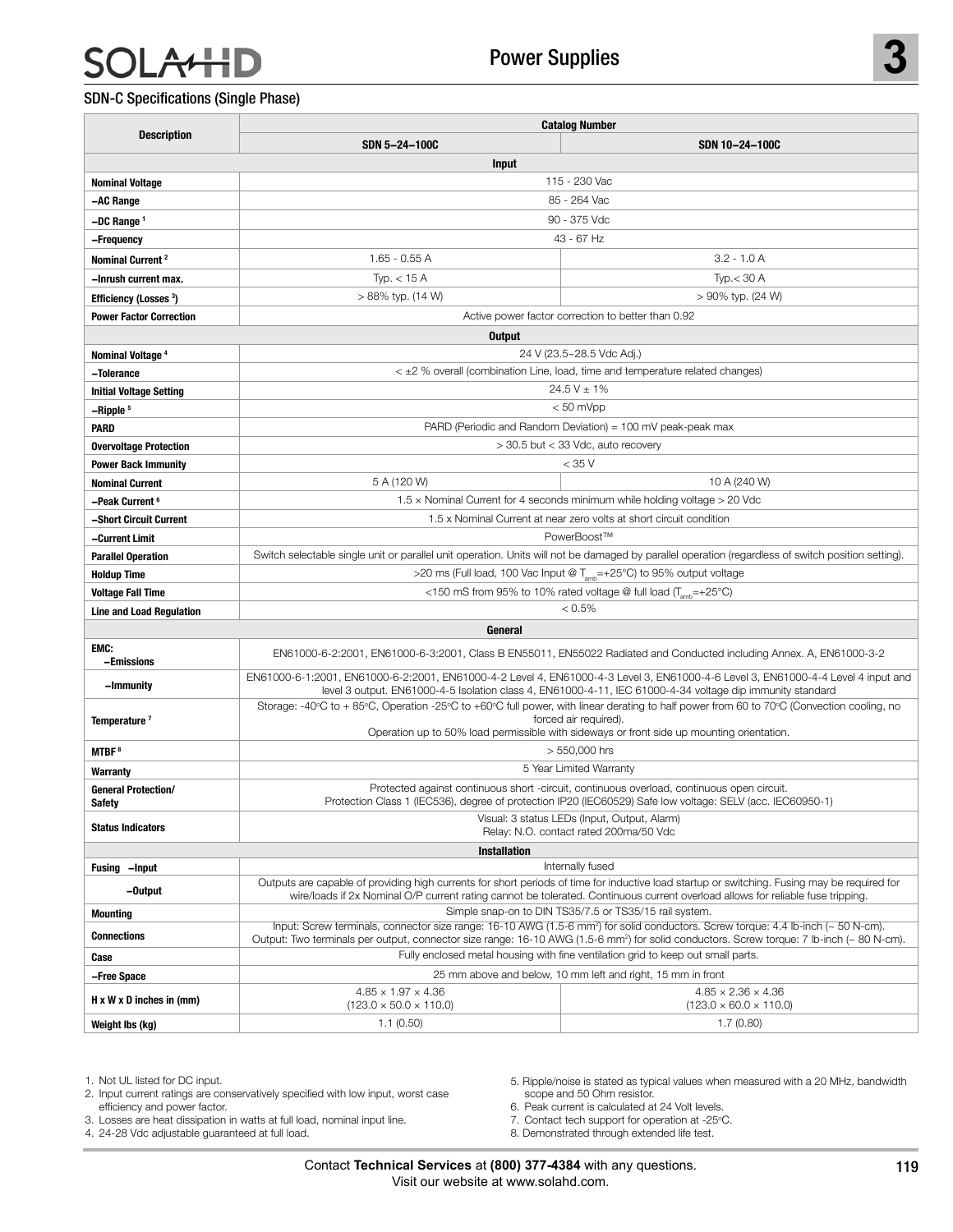

### SDN-C Specifications (Single Phase)

| <b>Description</b>                                                                                                                                                                                                                                                                                                                                                                                                                                                                                                                                                                                                                                                                                                                                                                                                                                                                                    | <b>Catalog Number</b>                                                                                                                                                                                                                                                                                     |                                                                                                                                                                                                                                                                                                                                  |  |  |  |  |
|-------------------------------------------------------------------------------------------------------------------------------------------------------------------------------------------------------------------------------------------------------------------------------------------------------------------------------------------------------------------------------------------------------------------------------------------------------------------------------------------------------------------------------------------------------------------------------------------------------------------------------------------------------------------------------------------------------------------------------------------------------------------------------------------------------------------------------------------------------------------------------------------------------|-----------------------------------------------------------------------------------------------------------------------------------------------------------------------------------------------------------------------------------------------------------------------------------------------------------|----------------------------------------------------------------------------------------------------------------------------------------------------------------------------------------------------------------------------------------------------------------------------------------------------------------------------------|--|--|--|--|
|                                                                                                                                                                                                                                                                                                                                                                                                                                                                                                                                                                                                                                                                                                                                                                                                                                                                                                       | SDN 20-24-100C                                                                                                                                                                                                                                                                                            | SDN 40-24-100C                                                                                                                                                                                                                                                                                                                   |  |  |  |  |
|                                                                                                                                                                                                                                                                                                                                                                                                                                                                                                                                                                                                                                                                                                                                                                                                                                                                                                       | <b>Input</b>                                                                                                                                                                                                                                                                                              |                                                                                                                                                                                                                                                                                                                                  |  |  |  |  |
| <b>Nominal Voltage</b>                                                                                                                                                                                                                                                                                                                                                                                                                                                                                                                                                                                                                                                                                                                                                                                                                                                                                | 115 - 230 Vac                                                                                                                                                                                                                                                                                             |                                                                                                                                                                                                                                                                                                                                  |  |  |  |  |
| -AC Range                                                                                                                                                                                                                                                                                                                                                                                                                                                                                                                                                                                                                                                                                                                                                                                                                                                                                             | 85 - 264 Vac                                                                                                                                                                                                                                                                                              |                                                                                                                                                                                                                                                                                                                                  |  |  |  |  |
| -DC Range <sup>1</sup>                                                                                                                                                                                                                                                                                                                                                                                                                                                                                                                                                                                                                                                                                                                                                                                                                                                                                |                                                                                                                                                                                                                                                                                                           | 90 - 375 Vdc                                                                                                                                                                                                                                                                                                                     |  |  |  |  |
| -Frequency                                                                                                                                                                                                                                                                                                                                                                                                                                                                                                                                                                                                                                                                                                                                                                                                                                                                                            |                                                                                                                                                                                                                                                                                                           | 43 - 67 Hz                                                                                                                                                                                                                                                                                                                       |  |  |  |  |
| Nominal Current <sup>2</sup>                                                                                                                                                                                                                                                                                                                                                                                                                                                                                                                                                                                                                                                                                                                                                                                                                                                                          | $6 - 3A$                                                                                                                                                                                                                                                                                                  | $12 - 4A$                                                                                                                                                                                                                                                                                                                        |  |  |  |  |
| -Inrush current max.                                                                                                                                                                                                                                                                                                                                                                                                                                                                                                                                                                                                                                                                                                                                                                                                                                                                                  | $<$ 40 A                                                                                                                                                                                                                                                                                                  | Typ. $<$ 60 A                                                                                                                                                                                                                                                                                                                    |  |  |  |  |
| Efficiency (Losses <sup>3</sup> )                                                                                                                                                                                                                                                                                                                                                                                                                                                                                                                                                                                                                                                                                                                                                                                                                                                                     | > 92% (38 W)                                                                                                                                                                                                                                                                                              | $>93$ % (67 W)                                                                                                                                                                                                                                                                                                                   |  |  |  |  |
| <b>Power Factor Correction</b>                                                                                                                                                                                                                                                                                                                                                                                                                                                                                                                                                                                                                                                                                                                                                                                                                                                                        |                                                                                                                                                                                                                                                                                                           | Active power factor correction to better than 0.92                                                                                                                                                                                                                                                                               |  |  |  |  |
|                                                                                                                                                                                                                                                                                                                                                                                                                                                                                                                                                                                                                                                                                                                                                                                                                                                                                                       | Output                                                                                                                                                                                                                                                                                                    |                                                                                                                                                                                                                                                                                                                                  |  |  |  |  |
| Nominal Voltage <sup>4</sup>                                                                                                                                                                                                                                                                                                                                                                                                                                                                                                                                                                                                                                                                                                                                                                                                                                                                          | 24 V (23.5~28.5 Vdc Adj.)                                                                                                                                                                                                                                                                                 |                                                                                                                                                                                                                                                                                                                                  |  |  |  |  |
| –Tolerance                                                                                                                                                                                                                                                                                                                                                                                                                                                                                                                                                                                                                                                                                                                                                                                                                                                                                            |                                                                                                                                                                                                                                                                                                           | $\leq$ $\pm$ 2 % overall (combination Line, load, time and temperature related changes)                                                                                                                                                                                                                                          |  |  |  |  |
| <b>Initial Voltage Setting</b>                                                                                                                                                                                                                                                                                                                                                                                                                                                                                                                                                                                                                                                                                                                                                                                                                                                                        |                                                                                                                                                                                                                                                                                                           | $24.5 V \pm 1\%$                                                                                                                                                                                                                                                                                                                 |  |  |  |  |
| -Ripple <sup>5</sup>                                                                                                                                                                                                                                                                                                                                                                                                                                                                                                                                                                                                                                                                                                                                                                                                                                                                                  | <100 mVpp                                                                                                                                                                                                                                                                                                 | $< 100$ mVpp                                                                                                                                                                                                                                                                                                                     |  |  |  |  |
| <b>PARD</b>                                                                                                                                                                                                                                                                                                                                                                                                                                                                                                                                                                                                                                                                                                                                                                                                                                                                                           |                                                                                                                                                                                                                                                                                                           | PARD (Periodic and Random Deviation) = 100 mV peak-peak max                                                                                                                                                                                                                                                                      |  |  |  |  |
| <b>Overvoltage Protection</b>                                                                                                                                                                                                                                                                                                                                                                                                                                                                                                                                                                                                                                                                                                                                                                                                                                                                         |                                                                                                                                                                                                                                                                                                           | > 30.5 but < 33 Vdc, auto recovery<br>$<$ 35 V                                                                                                                                                                                                                                                                                   |  |  |  |  |
| <b>Power Back Immunity</b><br><b>Nominal Current</b>                                                                                                                                                                                                                                                                                                                                                                                                                                                                                                                                                                                                                                                                                                                                                                                                                                                  | 20 A (480 W)                                                                                                                                                                                                                                                                                              | 40 A (960 W)                                                                                                                                                                                                                                                                                                                     |  |  |  |  |
| -Peak Current <sup>6</sup>                                                                                                                                                                                                                                                                                                                                                                                                                                                                                                                                                                                                                                                                                                                                                                                                                                                                            |                                                                                                                                                                                                                                                                                                           | $1.5 \times$ Nominal Current for 4 seconds minimum while holding voltage $>$ 20 Vdc                                                                                                                                                                                                                                              |  |  |  |  |
| -Short Circuit Current                                                                                                                                                                                                                                                                                                                                                                                                                                                                                                                                                                                                                                                                                                                                                                                                                                                                                | 1.5 x Nominal Current at near zero volts at short circuit condition                                                                                                                                                                                                                                       | 1.8 x Nominal Current at or near zero volts at short circuit condition                                                                                                                                                                                                                                                           |  |  |  |  |
| -Current Limit                                                                                                                                                                                                                                                                                                                                                                                                                                                                                                                                                                                                                                                                                                                                                                                                                                                                                        |                                                                                                                                                                                                                                                                                                           | PowerBoost™                                                                                                                                                                                                                                                                                                                      |  |  |  |  |
|                                                                                                                                                                                                                                                                                                                                                                                                                                                                                                                                                                                                                                                                                                                                                                                                                                                                                                       | Switch selectable single unit or parallel unit operation. Units will not be                                                                                                                                                                                                                               |                                                                                                                                                                                                                                                                                                                                  |  |  |  |  |
| Parallel Operation <sup>7</sup>                                                                                                                                                                                                                                                                                                                                                                                                                                                                                                                                                                                                                                                                                                                                                                                                                                                                       | damaged by parallel operation (regardless of switch position setting).                                                                                                                                                                                                                                    | <b>Active Paralleling</b>                                                                                                                                                                                                                                                                                                        |  |  |  |  |
| <b>Holdup Time</b>                                                                                                                                                                                                                                                                                                                                                                                                                                                                                                                                                                                                                                                                                                                                                                                                                                                                                    |                                                                                                                                                                                                                                                                                                           | >20 mS (Full load, 100 Vac Input @ T <sub>amb</sub> =+25°C) to 95% output voltage                                                                                                                                                                                                                                                |  |  |  |  |
| <b>Voltage Fall Time</b>                                                                                                                                                                                                                                                                                                                                                                                                                                                                                                                                                                                                                                                                                                                                                                                                                                                                              |                                                                                                                                                                                                                                                                                                           | <150 mS from 95% to 10% rated voltage @ full load (T <sub>amb</sub> =+25°C)<br>< 0.5%                                                                                                                                                                                                                                            |  |  |  |  |
| <b>Line and Load Regulation</b>                                                                                                                                                                                                                                                                                                                                                                                                                                                                                                                                                                                                                                                                                                                                                                                                                                                                       | General                                                                                                                                                                                                                                                                                                   |                                                                                                                                                                                                                                                                                                                                  |  |  |  |  |
| EMC:                                                                                                                                                                                                                                                                                                                                                                                                                                                                                                                                                                                                                                                                                                                                                                                                                                                                                                  | EN61000-6-2:2001, EN61000-6-3:2001, Class B EN55011, EN55022                                                                                                                                                                                                                                              | EN61000-6-3, EN61000-6-4, Class B EN55011, EN55022                                                                                                                                                                                                                                                                               |  |  |  |  |
| -Emissions                                                                                                                                                                                                                                                                                                                                                                                                                                                                                                                                                                                                                                                                                                                                                                                                                                                                                            | Radiated and Conducted including Annex. A, EN61000-3-2                                                                                                                                                                                                                                                    | Radiated and Conducted including Annex A, EN61000-3-2, EN61000-3-3                                                                                                                                                                                                                                                               |  |  |  |  |
| -Immunity                                                                                                                                                                                                                                                                                                                                                                                                                                                                                                                                                                                                                                                                                                                                                                                                                                                                                             | EN61000-6-1:2001, EN61000-6-2:2001, EN61000-4-2 Level 4,<br>EN61000-4-3 Level 3, EN61000-4-6 Level 3, EN61000-4-4 Level 4<br>input and level 3 output. EN61000-4-5 Isolation class 4, EN61000-4-<br>11, IEC 61000-4-34 voltage dip immunity standard                                                      | EN61000-6-1, EN61000-6-2, EN61000-4-2 Level 4, EN61000-<br>4-3 Level 3, EN61000-4-4 Level 4 input and Level 3 output,<br>EN61000-4-5 Installation Class 4, EN61000-4-6 Level 3,<br>EN61000-4-8, EN61000-4-11, SEMI F47 Sag Immunity, Transient<br>protection according to VDE 0160/W2 over entire load range.                    |  |  |  |  |
| Temperature <sup>8</sup>                                                                                                                                                                                                                                                                                                                                                                                                                                                                                                                                                                                                                                                                                                                                                                                                                                                                              |                                                                                                                                                                                                                                                                                                           | Storage: -40°C to +85°C, Operation -25°C to +60°C full power, with linear derating to half power from 60 to 70°C (Convection cooling,<br>no forced air required). Operation up to 50% load permissible with sideways or front side up mounting orientation.                                                                      |  |  |  |  |
| MTBF <sup>9</sup>                                                                                                                                                                                                                                                                                                                                                                                                                                                                                                                                                                                                                                                                                                                                                                                                                                                                                     | > 450,000 hrs                                                                                                                                                                                                                                                                                             | > 500,000 hours demonstrated                                                                                                                                                                                                                                                                                                     |  |  |  |  |
| Warranty                                                                                                                                                                                                                                                                                                                                                                                                                                                                                                                                                                                                                                                                                                                                                                                                                                                                                              | 5 Year Limited Warranty                                                                                                                                                                                                                                                                                   |                                                                                                                                                                                                                                                                                                                                  |  |  |  |  |
| <b>General Protection/Safety</b>                                                                                                                                                                                                                                                                                                                                                                                                                                                                                                                                                                                                                                                                                                                                                                                                                                                                      | Protected against continuous short -circuit, continuous overload, continuous open circuit. Protection Class 1 (IEC536), degree of protection IP20<br>(IEC60529) Safe low voltage: SELV (acc. IEC60950-1)                                                                                                  |                                                                                                                                                                                                                                                                                                                                  |  |  |  |  |
| <b>Status Indicators</b>                                                                                                                                                                                                                                                                                                                                                                                                                                                                                                                                                                                                                                                                                                                                                                                                                                                                              |                                                                                                                                                                                                                                                                                                           | Visual: 3 status LEDs (Input, Output, Alarm)<br>Relay: N.O. contact rated 200ma/50 Vdc                                                                                                                                                                                                                                           |  |  |  |  |
|                                                                                                                                                                                                                                                                                                                                                                                                                                                                                                                                                                                                                                                                                                                                                                                                                                                                                                       | <b>Installation</b>                                                                                                                                                                                                                                                                                       |                                                                                                                                                                                                                                                                                                                                  |  |  |  |  |
| Fusing -Input                                                                                                                                                                                                                                                                                                                                                                                                                                                                                                                                                                                                                                                                                                                                                                                                                                                                                         |                                                                                                                                                                                                                                                                                                           | Internally fused                                                                                                                                                                                                                                                                                                                 |  |  |  |  |
| -Output                                                                                                                                                                                                                                                                                                                                                                                                                                                                                                                                                                                                                                                                                                                                                                                                                                                                                               | Outputs are capable of providing high currents for short periods of time for inductive load startup or switching. Fusing may be required for wire/loads<br>if 2x Nominal O/P current rating cannot be tolerated. Continuous current overload allows for reliable fuse tripping.                           |                                                                                                                                                                                                                                                                                                                                  |  |  |  |  |
| Mounting                                                                                                                                                                                                                                                                                                                                                                                                                                                                                                                                                                                                                                                                                                                                                                                                                                                                                              | Simple snap-on to DIN TS35/7.5 or TS35/15 rail system.                                                                                                                                                                                                                                                    |                                                                                                                                                                                                                                                                                                                                  |  |  |  |  |
| Connections <sup>10</sup>                                                                                                                                                                                                                                                                                                                                                                                                                                                                                                                                                                                                                                                                                                                                                                                                                                                                             | Input: Screw terminals, connector size range: 16-10 AWG (1.5-6 mm <sup>2</sup> )<br>for solid conductors. Screw Torque: 4.4 lb-in (~ 50 N-cm).<br>Output: Two terminals per output, connector size range: 16-10 AWG<br>(1.5-6 mm <sup>2</sup> ) for solid conductors. Screw Torque: 7 lb-inch (~ 80 N-cm) | Input: Screw terminals, connector size range: 16-10 AWG<br>$(1.5-6$ mm <sup>2</sup> ) for solid conductors. Screw Torque: 4.4 lb-inch $\sim$ 50 N-cm).<br>Output: Two terminals per output, connector size range: 10-6 AWG<br>$(6-14 \text{ mm}^2)$ for solid conductors. Screw Torque: 15.6 lb-inch ( $\sim 176 \text{ N-cm}$ ) |  |  |  |  |
| Case                                                                                                                                                                                                                                                                                                                                                                                                                                                                                                                                                                                                                                                                                                                                                                                                                                                                                                  | Fully enclosed metal housing with fine ventilation grid to keep out small parts.                                                                                                                                                                                                                          |                                                                                                                                                                                                                                                                                                                                  |  |  |  |  |
| -Free Space                                                                                                                                                                                                                                                                                                                                                                                                                                                                                                                                                                                                                                                                                                                                                                                                                                                                                           | 25 - 40 mm above and below, 10 mm left and right, 15 mm in front                                                                                                                                                                                                                                          |                                                                                                                                                                                                                                                                                                                                  |  |  |  |  |
| $H \times W \times D$ inches in (mm)                                                                                                                                                                                                                                                                                                                                                                                                                                                                                                                                                                                                                                                                                                                                                                                                                                                                  | 4.85 x 3.42 x 4.98 (123.0 x 87.0 x 127.0)                                                                                                                                                                                                                                                                 | 4.85 x 7.09 x 4.81 (123.0 x 180.0 x 122.0)                                                                                                                                                                                                                                                                                       |  |  |  |  |
| Weight Ibs (kg)                                                                                                                                                                                                                                                                                                                                                                                                                                                                                                                                                                                                                                                                                                                                                                                                                                                                                       | 2.6(1.20)                                                                                                                                                                                                                                                                                                 | 6.0(2.75)                                                                                                                                                                                                                                                                                                                        |  |  |  |  |
| 1. Not UL listed for DC input.<br>6. Peak current is calculated at 24 Volt levels.<br>2. Input current ratings are conservatively specified with low input, worst case<br>7. All models except the 40amp unit are capable of parallel operation by use of a<br>efficiency and power factor.<br>jumper pin, accessible by the end user. 40 amp unit will have active current sharing<br>3. Losses are heat dissipation in watts at full load, nominal input line.<br>signal.<br>4. 24-28 Vdc adjustable guaranteed at full load.<br>8. Contact tech support for operation at -25°C.<br>5. Ripple/noise is stated as typical values when measured with a 20 MHz, bandwidth<br>9. Demonstrated through extended life test.<br>scope and 50 Ohm resistor.<br>10. SDN 40-24-100C only = Output signaling terminal block features (Shut down,<br>Power Good, Current Monitor, Current Balance, signal GND). |                                                                                                                                                                                                                                                                                                           |                                                                                                                                                                                                                                                                                                                                  |  |  |  |  |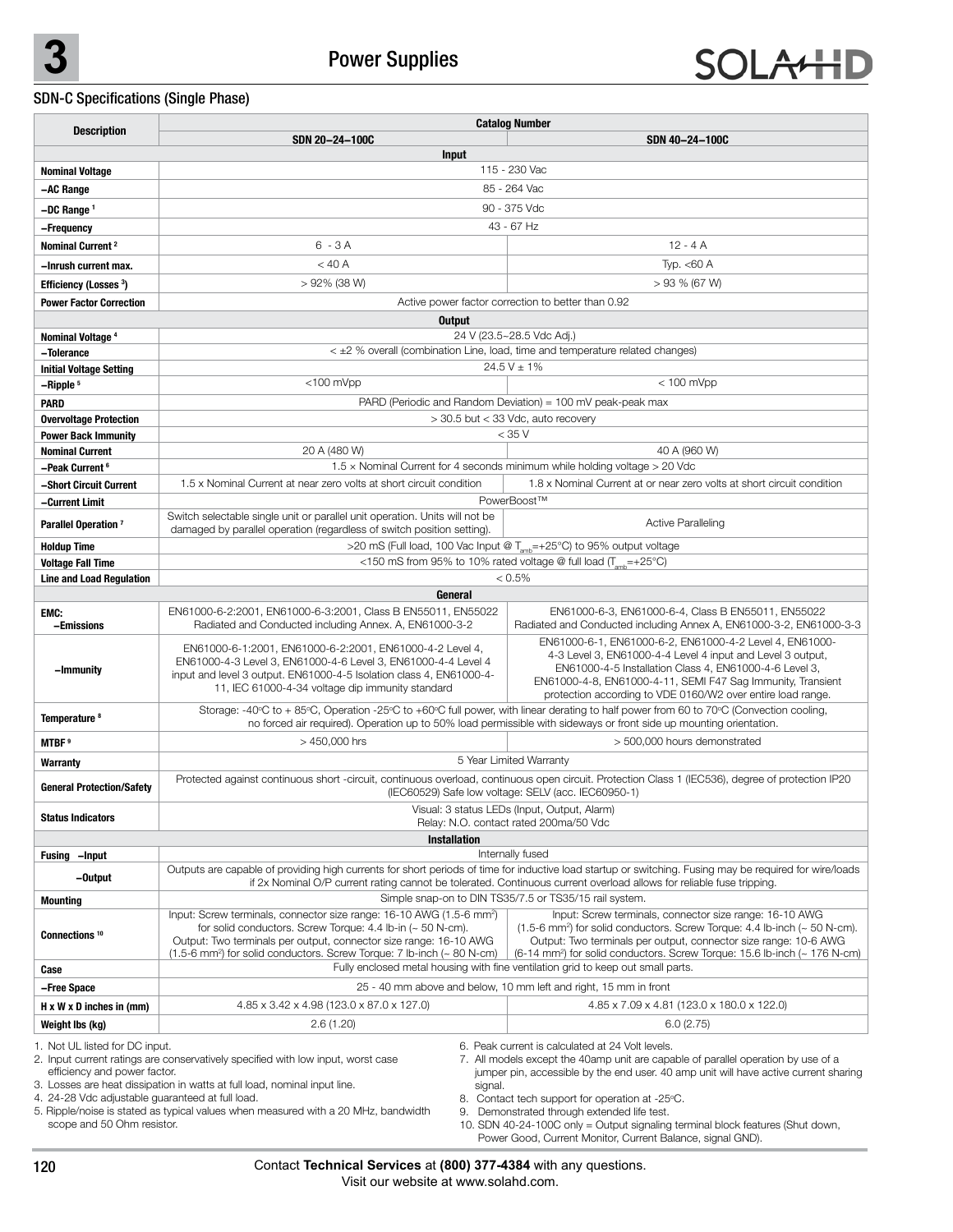## **AHD** S

#### SDN-C Specifications (Three Phase)

| <b>Description</b>                                                                                                                                                                                        | <b>Catalog Number</b>                                                                                                                                                                                                                    |                                                                                                                                 |                                                                                                                                                                                                         |                                                                            |  |  |  |
|-----------------------------------------------------------------------------------------------------------------------------------------------------------------------------------------------------------|------------------------------------------------------------------------------------------------------------------------------------------------------------------------------------------------------------------------------------------|---------------------------------------------------------------------------------------------------------------------------------|---------------------------------------------------------------------------------------------------------------------------------------------------------------------------------------------------------|----------------------------------------------------------------------------|--|--|--|
|                                                                                                                                                                                                           | SDN 5-24-480C                                                                                                                                                                                                                            | SDN 10-24-480C                                                                                                                  | SDN 20-24-480CC                                                                                                                                                                                         | SDN 40-24-480C                                                             |  |  |  |
|                                                                                                                                                                                                           |                                                                                                                                                                                                                                          |                                                                                                                                 | Input                                                                                                                                                                                                   |                                                                            |  |  |  |
| <b>Nominal Voltage</b>                                                                                                                                                                                    | 380 - 480 Vac<br>Yes <sup>1</sup>                                                                                                                                                                                                        |                                                                                                                                 |                                                                                                                                                                                                         |                                                                            |  |  |  |
| Two - phase input<br>$-AC$ Range $2$                                                                                                                                                                      |                                                                                                                                                                                                                                          |                                                                                                                                 | 320 - 540 Vac                                                                                                                                                                                           |                                                                            |  |  |  |
| -DC Range                                                                                                                                                                                                 | 450 - 760 Vdc                                                                                                                                                                                                                            | 450 - 760 Vdc                                                                                                                   | 450 - 760 Vdc 10                                                                                                                                                                                        | N/A                                                                        |  |  |  |
| -Frequency                                                                                                                                                                                                |                                                                                                                                                                                                                                          |                                                                                                                                 | 50/60 Hz                                                                                                                                                                                                |                                                                            |  |  |  |
| Nominal Current <sup>3</sup>                                                                                                                                                                              | 3 x 0.5 or 2 x 0.7 A                                                                                                                                                                                                                     | 3 x 0.8 or 2 x 1.2 A                                                                                                            | $3 \times 0.9$ or $2 \times 1.3$ A                                                                                                                                                                      | $3 \times 1.6$ A                                                           |  |  |  |
| -Inrush current max.                                                                                                                                                                                      | Typ. $<$ 25 A                                                                                                                                                                                                                            |                                                                                                                                 | Negligible                                                                                                                                                                                              | Negligible                                                                 |  |  |  |
| <b>Efficiency (Losses 4)</b>                                                                                                                                                                              | $> 85\%$ (18 W)                                                                                                                                                                                                                          | 91.2% (23.6 W)                                                                                                                  | 93% (42 W)                                                                                                                                                                                              | 94% (78 W)                                                                 |  |  |  |
| <b>Power Factor Correction</b>                                                                                                                                                                            | Power factor correction to meet EN61000-3-2 Class A                                                                                                                                                                                      |                                                                                                                                 |                                                                                                                                                                                                         | Active Power Factor Correction                                             |  |  |  |
|                                                                                                                                                                                                           |                                                                                                                                                                                                                                          |                                                                                                                                 | <b>Output</b>                                                                                                                                                                                           |                                                                            |  |  |  |
| Turn on time<br><b>Voltage Rise Time</b>                                                                                                                                                                  | ca. 5-20 ms                                                                                                                                                                                                                              |                                                                                                                                 | Typ. 1s<br><100 ms full resistive load $(T_{amb} = +25^{\circ}C)$                                                                                                                                       |                                                                            |  |  |  |
| <b>Power Back Immunity</b>                                                                                                                                                                                |                                                                                                                                                                                                                                          | $<$ 35 $V$                                                                                                                      |                                                                                                                                                                                                         |                                                                            |  |  |  |
| <b>Overvoltage Protection</b>                                                                                                                                                                             |                                                                                                                                                                                                                                          | >30.5 but <33 Vdc auto recovery                                                                                                 |                                                                                                                                                                                                         |                                                                            |  |  |  |
| Nominal Voltage <sup>5</sup>                                                                                                                                                                              |                                                                                                                                                                                                                                          | 24 V (23.5~28.5 Vdc Adj.)                                                                                                       |                                                                                                                                                                                                         |                                                                            |  |  |  |
| <b>Voltage Regulation</b>                                                                                                                                                                                 |                                                                                                                                                                                                                                          |                                                                                                                                 | $<$ $\pm$ 2 % overall                                                                                                                                                                                   |                                                                            |  |  |  |
| <b>Initial Voltage Setting</b>                                                                                                                                                                            |                                                                                                                                                                                                                                          |                                                                                                                                 | $24.5 V \pm 1\%$                                                                                                                                                                                        |                                                                            |  |  |  |
| $-Ripple6$                                                                                                                                                                                                |                                                                                                                                                                                                                                          |                                                                                                                                 | $<$ 100 mVpp                                                                                                                                                                                            |                                                                            |  |  |  |
| PARD                                                                                                                                                                                                      | $PARD = 100$ mV peak-peak max                                                                                                                                                                                                            |                                                                                                                                 | 20 A (480 W) (constant power, not                                                                                                                                                                       | $PARD = 200$ mV peak-peak max                                              |  |  |  |
| <b>Nominal Current</b>                                                                                                                                                                                    | 5 A (120 W)                                                                                                                                                                                                                              | 10 A (240 W)                                                                                                                    | constant current)                                                                                                                                                                                       | 40 A (960 W)                                                               |  |  |  |
| -Peak Current <sup>7</sup>                                                                                                                                                                                | 6A, 2xNominal Current <2sec                                                                                                                                                                                                              | 12A, 2xNominal Current <2sec                                                                                                    |                                                                                                                                                                                                         | 1.5xNominal Current for 4 sec minimum while holding voltage > 20Vdc        |  |  |  |
| -Current Limit                                                                                                                                                                                            |                                                                                                                                                                                                                                          |                                                                                                                                 | PowerBoost™                                                                                                                                                                                             |                                                                            |  |  |  |
| <b>Derating</b>                                                                                                                                                                                           | typ. 6 W/°C                                                                                                                                                                                                                              | typ. 12 W/°C                                                                                                                    | typ. 24 W/°C                                                                                                                                                                                            | typ. 48 W/°C                                                               |  |  |  |
| <b>Holdup Time</b>                                                                                                                                                                                        |                                                                                                                                                                                                                                          | $>20$ ms                                                                                                                        |                                                                                                                                                                                                         | $>15$ ms                                                                   |  |  |  |
| <b>Voltage Fall Time</b>                                                                                                                                                                                  | <150 ms from 95% to 10% rated voltage @ full load (T <sub>amb</sub> =+25°C)                                                                                                                                                              |                                                                                                                                 |                                                                                                                                                                                                         | <50 ms from 95% to 10% rated voltage @ full load (T <sub>amb</sub> =+25°C) |  |  |  |
| Parallel Operation <sup>8</sup>                                                                                                                                                                           |                                                                                                                                                                                                                                          | Single or Parallel operation selectable via front switch. For redundant<br>operation, use of external diode module is preferred |                                                                                                                                                                                                         | <b>Active Paralleling</b>                                                  |  |  |  |
|                                                                                                                                                                                                           |                                                                                                                                                                                                                                          | General                                                                                                                         |                                                                                                                                                                                                         |                                                                            |  |  |  |
| Case                                                                                                                                                                                                      |                                                                                                                                                                                                                                          |                                                                                                                                 | Fully enclosed metal housing with fine ventilation grid to keep out small parts.                                                                                                                        |                                                                            |  |  |  |
| <b>Min. Required</b>                                                                                                                                                                                      | 25mm above and below or                                                                                                                                                                                                                  | 25mm above and below or                                                                                                         | 70mm above and below or                                                                                                                                                                                 | 70mm above and below, 15mm in                                              |  |  |  |
| <b>Free Space</b>                                                                                                                                                                                         | 15mm in front                                                                                                                                                                                                                            | 10mm in front                                                                                                                   | 25mm in front and 25mm left & right                                                                                                                                                                     | front, 25mm left & right                                                   |  |  |  |
|                                                                                                                                                                                                           | $4.85 \times 1.97 \times 4.36$                                                                                                                                                                                                           | $4.85 \times 2.36 \times 4.36$                                                                                                  | 4.85 x 3.35 x 4.68                                                                                                                                                                                      | 4.85 x 7.09 x 4.66                                                         |  |  |  |
| $H \times W \times D$ inches (mm)                                                                                                                                                                         | $(123.0 \times 50.0 \times 111.0)$                                                                                                                                                                                                       | $(123.0 \times 60.0 \times 111.0)$                                                                                              | $(123.0 \times 85.0 \times 119.0)$                                                                                                                                                                      | $(123.0 \times 180.0 \times 119.0)$                                        |  |  |  |
| Weight Ibs (kg)                                                                                                                                                                                           | 1.2(.52)                                                                                                                                                                                                                                 | 1.5(0.70)                                                                                                                       | 2.9(1.30)                                                                                                                                                                                               | 5.3(2.40)                                                                  |  |  |  |
| <b>EMC: -Emissions</b>                                                                                                                                                                                    |                                                                                                                                                                                                                                          |                                                                                                                                 | EN61000-6-3:2001, Class B EN55011, EN55022 Radiated and Conducted including Annex. A, EN61000-3-2<br>EN61000-6-1:2001, EN61000-6-2:2001, EN61000-4-2 Level 4, EN61000-4-3 Level 3, EN61000-4-6 Level 3, |                                                                            |  |  |  |
| -Immunity                                                                                                                                                                                                 |                                                                                                                                                                                                                                          |                                                                                                                                 | EN61000-4-4 Level 4 input and level 3 output. EN61000-4-5 Isolation class 4, EN61000-4-11                                                                                                               |                                                                            |  |  |  |
| <b>Temperature</b>                                                                                                                                                                                        |                                                                                                                                                                                                                                          |                                                                                                                                 | Storage: -40 to +85°C, Operation -25 to +60°C full power, with linear derating to half power from 60 to 70°C (Convection cooling, no forced air                                                         |                                                                            |  |  |  |
|                                                                                                                                                                                                           |                                                                                                                                                                                                                                          |                                                                                                                                 | required). Operation up to 50% load permissible with sideways or front side up mounting orientation.<br>< 90% RH, noncondensing; IEC 60068-2-2, 68-2-3                                                  |                                                                            |  |  |  |
| <b>Humidity</b><br>Altitude                                                                                                                                                                               |                                                                                                                                                                                                                                          |                                                                                                                                 | 0 to 3000 meters (0 to 10,000 feet)                                                                                                                                                                     |                                                                            |  |  |  |
| <b>Vibration</b>                                                                                                                                                                                          |                                                                                                                                                                                                                                          |                                                                                                                                 | 2.5(g) RMS, 10-2000 Hz (random); three axes for 20 minutes each - IEC 60068-2-6                                                                                                                         |                                                                            |  |  |  |
| <b>Shock</b>                                                                                                                                                                                              | 3(g) peak, three axes, 11 mseconds for each axis - IEC 60068-2-27                                                                                                                                                                        |                                                                                                                                 |                                                                                                                                                                                                         |                                                                            |  |  |  |
| Warranty                                                                                                                                                                                                  | 5 Year Limited Warranty                                                                                                                                                                                                                  |                                                                                                                                 |                                                                                                                                                                                                         |                                                                            |  |  |  |
| <b>MTBF</b>                                                                                                                                                                                               | >500,000 hrs MTBF (Nominal voltage, full load, $T_{amb} = 25^{\circ}C$ )                                                                                                                                                                 |                                                                                                                                 |                                                                                                                                                                                                         |                                                                            |  |  |  |
| <b>General Protection/Safety</b>                                                                                                                                                                          | Protected against short -circuit, overload, open circuit. Protection class 1 (IEC536), degree of protection IP20 (IEC 529)                                                                                                               |                                                                                                                                 |                                                                                                                                                                                                         |                                                                            |  |  |  |
|                                                                                                                                                                                                           | Safe low voltage: SELV (acc. EN60950)<br>LED Alarm, Output shutdown with automatic restart                                                                                                                                               |                                                                                                                                 |                                                                                                                                                                                                         |                                                                            |  |  |  |
| Over-temperature protection                                                                                                                                                                               | Visual: 3 status LEDs (Input, Output, Alarm) Relay: SSR or dry relay contact, signal active when $V_{\text{out}} = 18.5 \text{ Vdc} = +/-5\%$                                                                                            |                                                                                                                                 |                                                                                                                                                                                                         |                                                                            |  |  |  |
| <b>Status Indicators</b><br><b>Installation</b>                                                                                                                                                           |                                                                                                                                                                                                                                          |                                                                                                                                 |                                                                                                                                                                                                         |                                                                            |  |  |  |
| Fusing: - Input                                                                                                                                                                                           |                                                                                                                                                                                                                                          |                                                                                                                                 | <b>Externally fused</b>                                                                                                                                                                                 |                                                                            |  |  |  |
| -Output                                                                                                                                                                                                   |                                                                                                                                                                                                                                          | Not fused. Output is capable of providing high currents (PowerBoost) for motor load startup.                                    |                                                                                                                                                                                                         |                                                                            |  |  |  |
| <b>Mounting</b>                                                                                                                                                                                           | Simple snap-on to DIN TS35/7.5 or TS35/15 rail system.                                                                                                                                                                                   |                                                                                                                                 |                                                                                                                                                                                                         |                                                                            |  |  |  |
|                                                                                                                                                                                                           | Unit should handle normal shock and vibration of industrial use and transportation without falling off the rail.<br>Input: screw terminals, Wiring for the connector will be Ground on the left (when looking at the front of the unit), |                                                                                                                                 |                                                                                                                                                                                                         |                                                                            |  |  |  |
|                                                                                                                                                                                                           | connector size range: 16-10AWG (1.5-6mm <sup>2</sup> ) for solid conductors. Screw Torque: 4.4 lb-in (~ 50 N-cm). Output: connector size range, wire gauge                                                                               |                                                                                                                                 |                                                                                                                                                                                                         |                                                                            |  |  |  |
| Connections <sup>9</sup>                                                                                                                                                                                  | 7-6 AWG (10.6-13 mm2) for solid conductors. Screw Torque: 15.6 lb-inch (~ 176 N-cm) for SDN40;                                                                                                                                           |                                                                                                                                 |                                                                                                                                                                                                         |                                                                            |  |  |  |
| all other models: 16-10AWG (1.5-6mm <sup>2</sup> ) for solid conductors. Screw Torque: 7 lb-inch ( $\sim$ 80 N-cm)<br>1. SDN 20 will operate at 75% load; SDN 40 will operate at 50% load under loss of 1 |                                                                                                                                                                                                                                          |                                                                                                                                 |                                                                                                                                                                                                         |                                                                            |  |  |  |
|                                                                                                                                                                                                           | phase; SDN 5 and SDN 10 will operate with single phase input power at 100% of load.                                                                                                                                                      |                                                                                                                                 | scope and 50 Ohm resistor.<br>7. SDN 20 and 40 unit will go to HICCUP mode. SDN 5 and 10 will maintain min 4                                                                                            |                                                                            |  |  |  |
|                                                                                                                                                                                                           | Unit will shut down if thermal threshold is exceeded under this condition.                                                                                                                                                               |                                                                                                                                 | secs to deliver 150% load then drops to almost zero $V_{out}$ . The output voltage will im-                                                                                                             |                                                                            |  |  |  |
|                                                                                                                                                                                                           | 2. Unit passed input voltage overstress test at 600 Vac without failure.                                                                                                                                                                 |                                                                                                                                 | mediately drop to almost zero when load rises above 150%.                                                                                                                                               |                                                                            |  |  |  |
|                                                                                                                                                                                                           | 3. Input current ratings are specified with low input, line conditions, worst case ef-                                                                                                                                                   |                                                                                                                                 | 8. All models except the 40amp unit are capable of parallel operation by use of a                                                                                                                       |                                                                            |  |  |  |
| typically be half these values.                                                                                                                                                                           | ficiency values and power factor spikes. Input current at nominal input settings will                                                                                                                                                    | signal.                                                                                                                         | jumper pin, accessible by the end user. 40 amp unit will have active current sharing                                                                                                                    |                                                                            |  |  |  |
|                                                                                                                                                                                                           | 4. Losses are heat dissipation in watts at full load, nominal line.                                                                                                                                                                      |                                                                                                                                 | 9. SDN 40-24-100C only = Output signaling terminal block features (Shut down,                                                                                                                           |                                                                            |  |  |  |
| 5. 24-28 Vdc adjustable guaranteed at full load.                                                                                                                                                          |                                                                                                                                                                                                                                          |                                                                                                                                 | Power Good, Current Monitor, Current Balance, signal GND).                                                                                                                                              |                                                                            |  |  |  |
| 6. Ripple/noise is stated as typical values when measured with a 20 MHZ, bandwidth                                                                                                                        |                                                                                                                                                                                                                                          |                                                                                                                                 | 10.70% maximum rated load.                                                                                                                                                                              |                                                                            |  |  |  |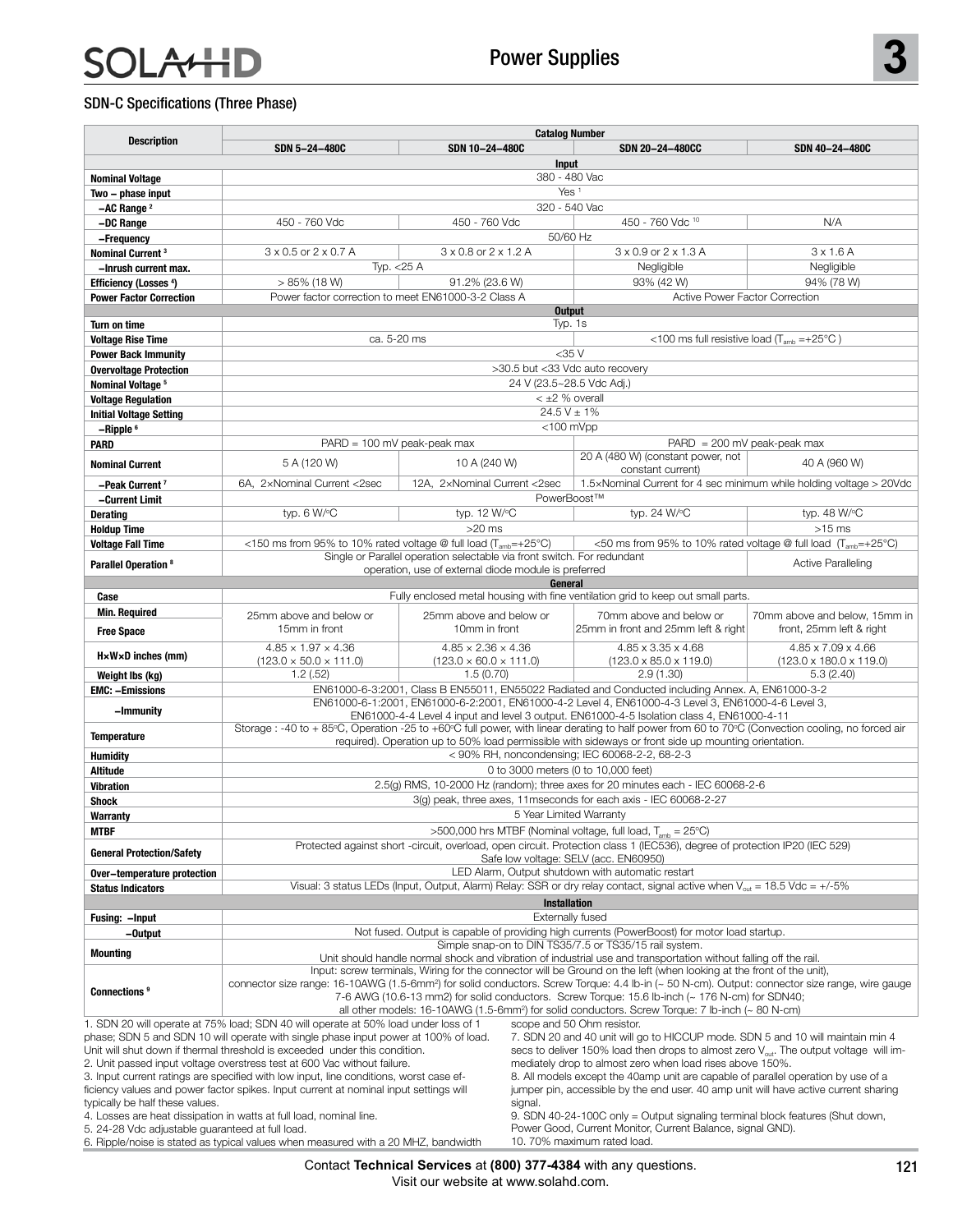#### SDN-C Series Dimensions



| Catalog         | Dimensions - inches (mm) |            |              |  |
|-----------------|--------------------------|------------|--------------|--|
| <b>Number</b>   | н                        | W          | D            |  |
| SDN 5-24-100C   | 4.85 (123.0)             | 1.97(50.0) | 4.36 (111.0) |  |
| SDN 10-24-100C  | 4.85 (123.0)             | 2.36(60.0) | 4.36 (111.0) |  |
| SDN 20-24-100C  | 4.85 (123.0)             | 3.42(87.0) | 4.98 (127.0) |  |
| SDN 5-24-480C   | 4.85 (123.0)             | 1.97(50.0) | 4.36(111.0)  |  |
| SDN 10-24-480C  | 4.85 (123.0)             | 2.36(60.0) | 4.36 (111.0) |  |
| SDN 20-24-480CC | 4.85 (123.0)             | 3.35(85.0) | 4.68 (119.0) |  |

#### SDN 40-24-100C and SDN 40-24-480C Dimensions



| Catalog        | Dimensions - inches (mm) |              |              |  |  |
|----------------|--------------------------|--------------|--------------|--|--|
| <b>Number</b>  | H                        | W            |              |  |  |
| SDN 40-24-100C | 4.85 (123.0)             | 7.09 (180.0) | 4.66 (118.0) |  |  |
| SDN 40-24-480C | 4.85 (123.0)             | 7.09 (180.0) | 4.81 (122.0) |  |  |

1. SDN 40-24-100C and SDN 40-24-480C output signaling terminal block features: Shut Down, Power Good, Current Monitor, Current Balance, GND, and active current sharing through I\_SHARE connectors (See Signals Manual for connection information).